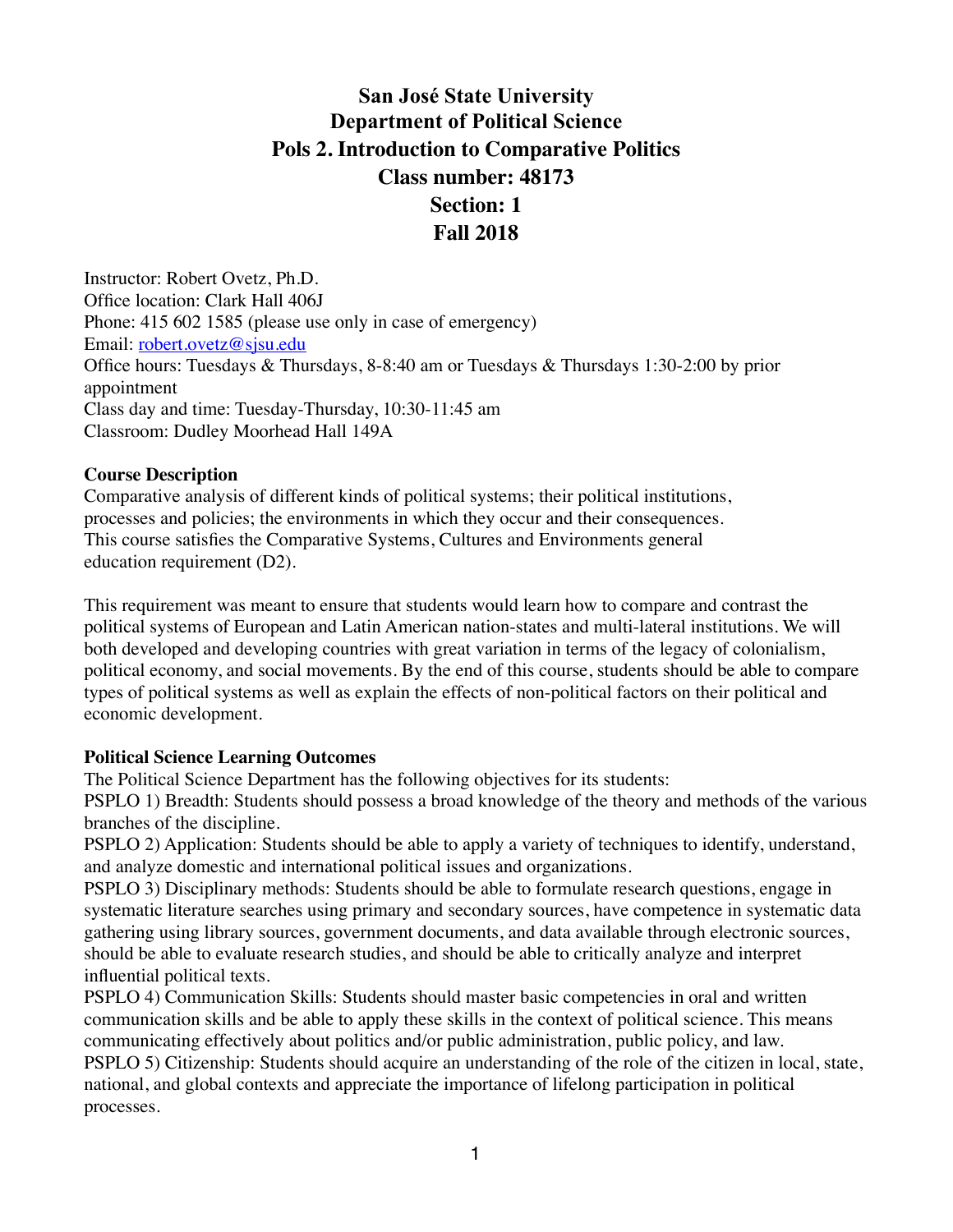### **GE Learning Outcomes (GELO)**

This class satisfies the D2 general education requirement (Comparative Systems, Cultures and Environments). Upon successful completion of this course, students will be able to:

GELO 1) Place contemporary developments in cultural, historical, environmental and spatial contexts;

GELO 2) Identify the dynamics of ethnic, cultural, gender/sexual, age-based, class, regional, national, transnational, and global identities and the similarities, differences, linkages, and interactions between them;

GELO 3) Evaluate social science information, draw on different points of view, and formulate applications to appropriate to contemporary social issues;

GELO 4) Compare and contrast two or more ethnic groups, cultures, regions, nations, or social systems. Students will satisfy these requirements through a combination of class discussion, exams, and written papers.

### **Important Dates**

Tuesday, 8/21—First day of class

Tuesday, 10/2—Compare & Contrast presentations begin

Thursday, 9/27—**Midterm exam** (take on-line between 12 am -11:59 pm)

Thursday, 11/22—No class (Thanksgiving day)

Thursday, 12/6—last class, **optional revised Compare & Contrast paper & self-evaluation** due

Wednesday, 12/12—**Final exam** (take on-line on Canvas between 12 am - 11:59 pm)

### **Grading**

Grading will be based on a combination of preparation for class including doing the readings **before** they are scheduled to be discussed, participation in the discussions, mid-term and final essay exams, and the short papers. The grade for participation includes participation in class and will be posted at the midterm. All grades will be found on the Canvas Gradesheet. It will be automatically calculated.

#### Grading Scale

- A+ 96-100
- A 93-95
- A- 90-92
- B+ 86-89
- B 83-85
- B- 80-82
- C+ 76-79
- C 73-75
- C- 70-72
- D 60-69 F 0-59
- 

| Assignment                               | Percentage (100 total points each) |
|------------------------------------------|------------------------------------|
| Participation (Semester Self-Evaluation) | Ю                                  |
| Compare and Contrast paper               | 30                                 |
| Compare and Contrast presentation        | 10                                 |
| Midterm exam                             | 25                                 |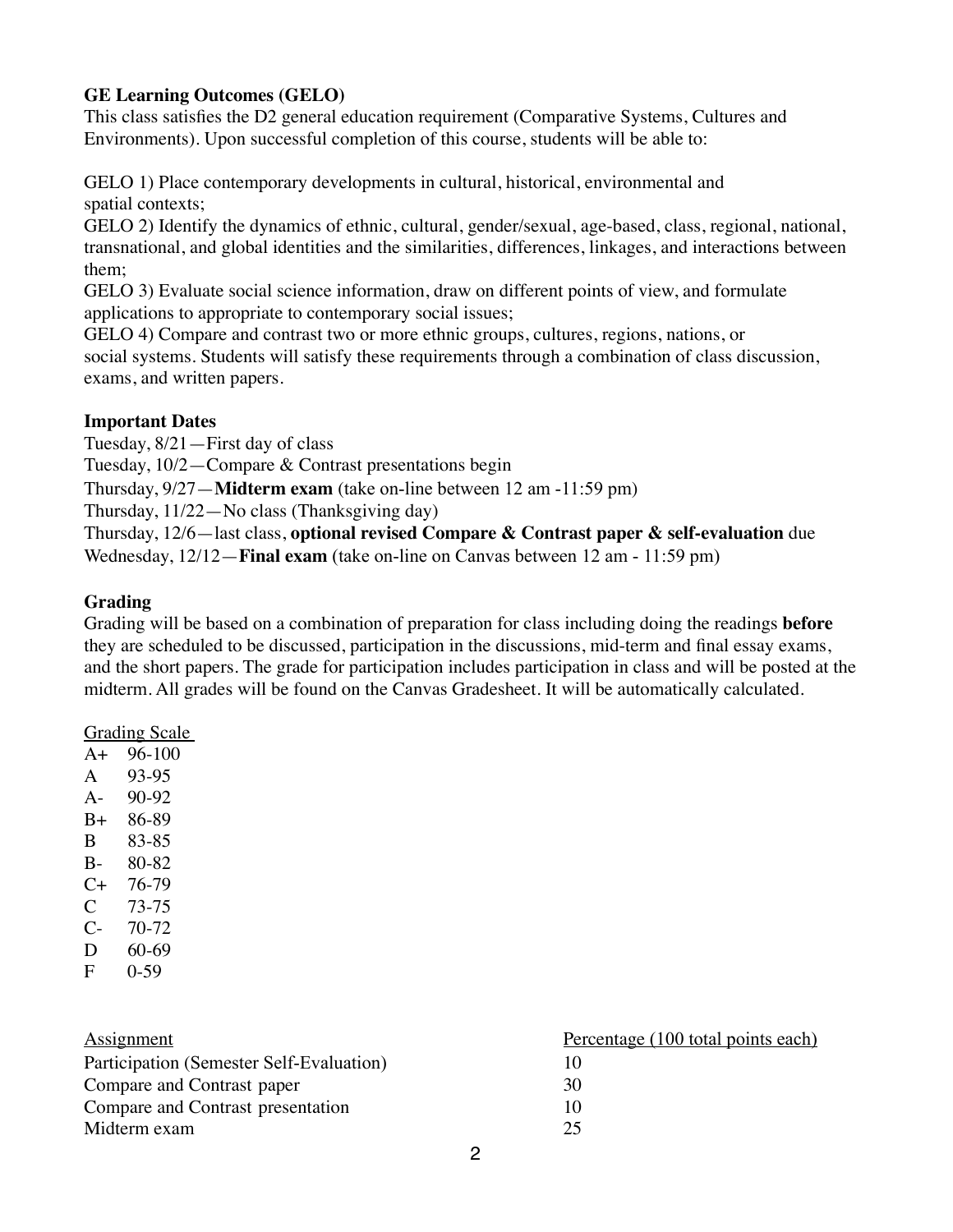| Final exam   | –∼         |
|--------------|------------|
| <b>Total</b> | 100<br>ιvν |

# **Grade Checks**

Please fill out the complete form with your current grade on the Canvas grade sheet in advance. Please plan ahead because I cannot complete a signed grade check the same day unless the form is complete or it is during office hours. They can be given to me at the beginning or end of class and during office hours.

## **Student Evaluation/Grading Policies**

- o **No withdrawals (W) will be granted** except for **verifiable** medical reasons.
- o 10 percent will be deducted for each **week** that an assignment is turned in late. A period of 7 days or less is consider 1 week.
- o There are no make up, early, or late midterm exams. If you **miss** or are **later than 10 minutes** to the exam or **miss** an exam without a **demonstrable excuse** (medical, religious, or university related activities only) you will receive a 0. Missed final exams due to demonstrable medical, religious, or university related activities may be made up by arrangement.
- o **No late arrivals** for the exams are allowed. If you arrive more than 10 minutes late you will not be allowed to take the exam and will receive a zero.

## **Attendance and Participation Policy**

Because the class is large and there is a participation grade it is imperative that you have a photo uploaded to the class page where you are listed as enrolled in the course. This will allow me to keep track of who contributed to class and on-line.

To earn full participation points you need to make a least 4 substantial contributions to class discussions. I will keep track of your contributions so it is essential that you have a photo on the class Canvas page. You may also ask a question or participate in group meetings. A "substantial contribution" is defined as doing more than just asking me to repeat something, making a random guess, making a comment clearly unrelated to the immediate line of discussion, or otherwise just taking up airtime to get your points. For example, making a connection to something being discussed, offering another perspective, questioning an assumption, making a connection to something in the readings, referencing a related item in history or the news, etc. will be considered a "substantial contribution." To be sure you receive credit be sure to say your name after I call on you.

You are **strongly encouraged** to attend every class and to be on time and stay the entire class. You do not need my permission to be absent from class, arrive late or leave early. However, it is your responsibility to find our what you missed from your classmates either in class or by posting an email to the Canvas page before you return to class.

You **need to be in class to participate** in the small group and class discussions, make contributions, and ask questions. You are expected to come to class prepared by having **completed all the readings and articles prior to class**. If you have any questions about the readings it is preferable to ask them in class or during office hours. One of the best ways to participate in class—and learn—is to ask questions, and participate in the group and class discussions. Feel free to also use the class discussion list to ask questions.

The university attendance policy can be found at <http://www.sjsu.edu/senate/docs/F15-12.pdf>.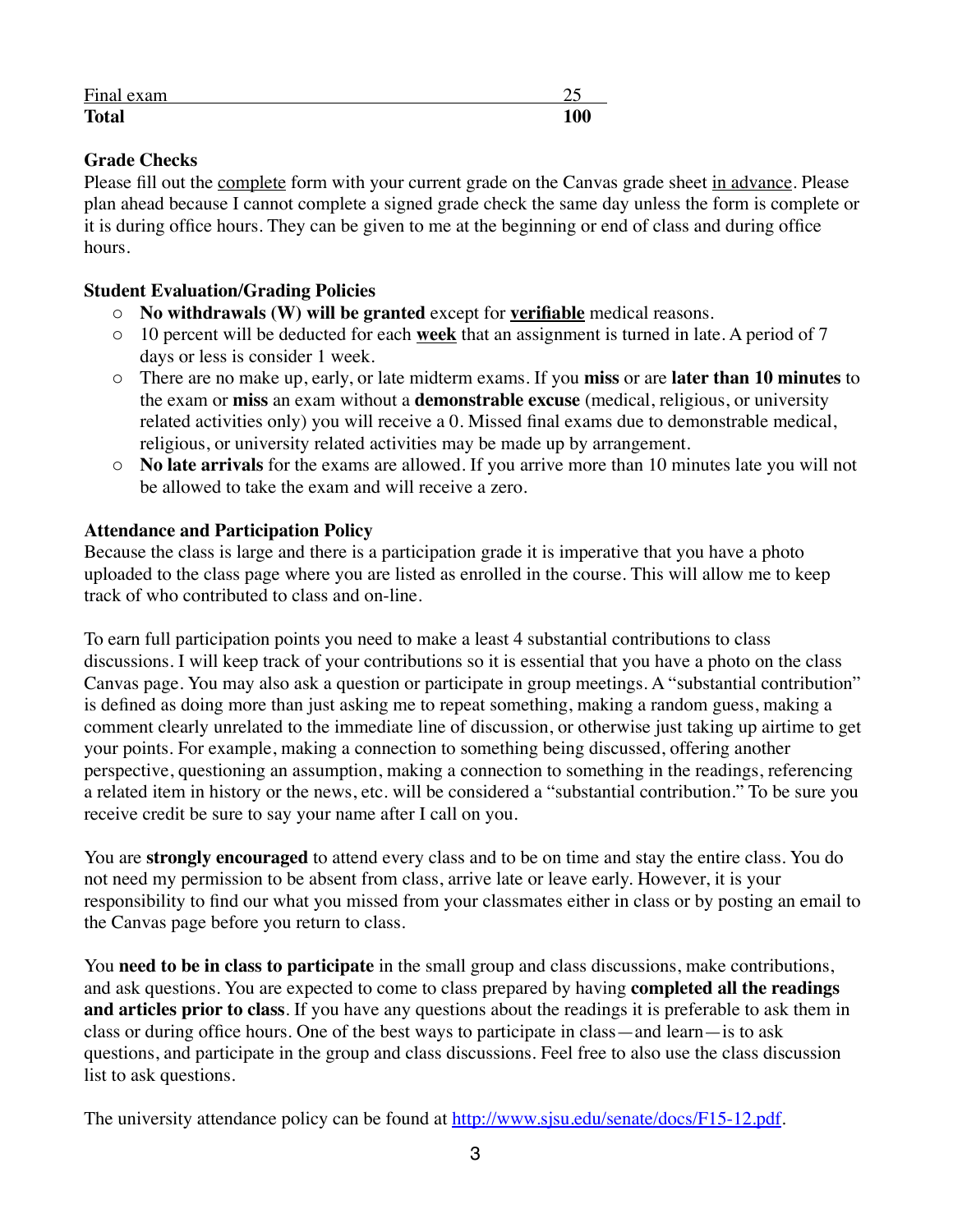If you disrupt class by allowing your cell phone to ring, send text messages and carry on conversations with classmates **you will be requested to stop. Each time** you are asked to put away your phone you will automatically have **10 points deducted** from your final participation points. On the second request you may be asked to leave the class and report to the appropriate campus authority to discuss your disruptive behavior.

The class participation grade will be assessed by comments and questions during lectures and presentations. **Excessive absences** will significantly impact your participation grade.

# **Classroom Policy**

- **Please turn off and put away all electronic devices** (cell phones, audio recorders, headphones, etc). If you need to use your phone please leave the classroom and make your call in the hallway away from the door to the classroom. If you disrupt class by allowing your cell phone to ring, and send text messages you will be requested to stop and automatically have **10 points deducted** from your final participation points. Further disruptions, including repeated conversations with classmates, will result in the student being reported to the appropriate campus authority.
- **No electronic recordings or photographs** of any kind of the class are allowed except as an [accommodation with campus documentation. University Policy S12-7, http://www.sjsu.edu/](http://www.sjsu.edu/senate/docs/S12-7.pdf) senate/docs/S12-7.pdf, requires students to obtain instructor's permission to record the course.
- The posting of any electronic recordings, tapings or any other type of documentation of any aspect of this course on the internet is not allowed.
- Please keep your bag and purse **on the floor** not on your desk or lap.
- Laptops are only allowed in class for note taking. You must sit in the front two rows. Any use of your laptop for any other purpose than note taking will result in the discontinuation of its use and a **deduction of 10 participation points.**
- Please show respect for your classmates and instructor by refraining from interrupting someone who is speaking, engaging in side conversations in class and making disrespectful comments. You will receive only one warning.
- Please allow your classmates time to speak.
- **Any act of plagiarism will result in an automatic "F" for the assignment.**
- Please refrain from engaging in side conversations. If you have a question ask me in class or your neighbor before and after class.
- If you **take time** during class discussions, please **give time** in return to your classmates.
- Please raise your hand if you wish to speak.
- Please do not interrupt your classmates.<br>• Please speak respectfully about one and
- Please speak respectfully about one another. It's ok to criticize ideas **but** not people.
- Any student who has special needs that may affect his or her performance in this class is asked to identify his or her needs to Dr. Ovetz in private by the end of the first day of class and provide documentation as soon as possible. Any resulting class performance problems that may arise for those who do not identify their needs will not receive any special grading considerations.
- Please dispose of your trash and recycling in the available campus containers.

# **Required Readings**

Required course readings can be found in the following assigned books and readings. You are expected to complete the readings *before* they are scheduled to be discussed.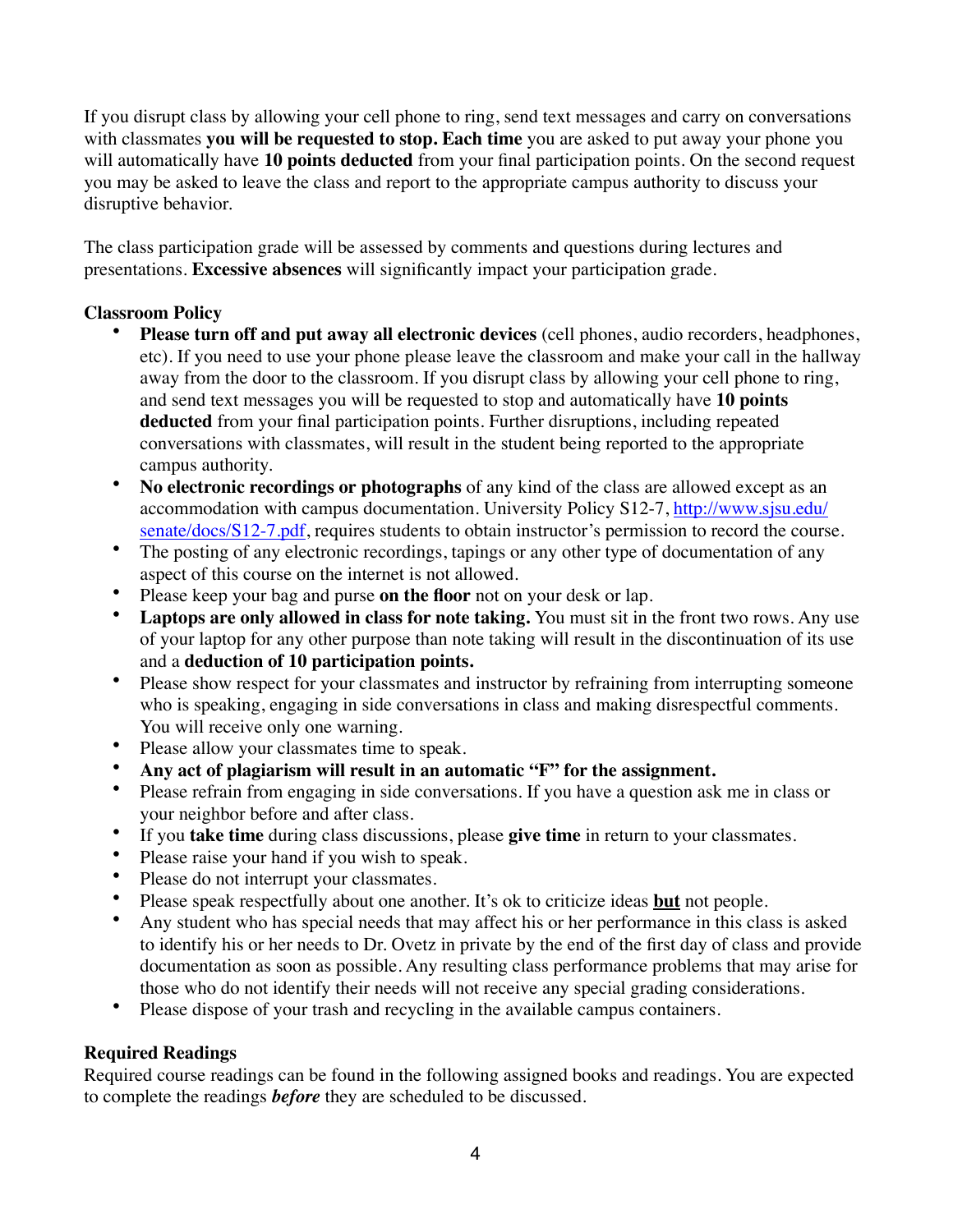The following books are required reading. You may purchase your own copy.

Markus Crepaz and Jurg Steiner, European Democracies, Pearson, 8 ed., 2012, ISBN-13: 9780205854783

Gavin O'Toole, Politics Latin America, Routledge, 2010, ISBN-13: 9781405821292

All the readings other than Crepaz and Steiner and O'Toole can be found in the reading packet available on the class Camino page.

#### **University Policies**

Per University Policy s16-9, university-wide policy information relevant to all courses, such as academic integrity, etc. will be available on Office of Graduate and Undergraduate Programs' Syllabus Information Page at<http://www.sjsu.edu/gup/syllabusinfo/>

#### **Course Outline**

\*Note: Complete all the readings for each topic before we begin the topic.

| <b>Week</b> | <b>Date</b>    | <b>Topic</b>                             | <b>Textbooks</b>                                                | <b>Reading Packet</b>                                              |
|-------------|----------------|------------------------------------------|-----------------------------------------------------------------|--------------------------------------------------------------------|
| Week 1      | 8/21           | <b>Comparative Politics</b>              |                                                                 |                                                                    |
| Week 1      | 8/23           | Governance Systems                       | Crepaz and Steiner: Ch.<br>1.; O'Toole: Ch. $1, 2$ ,<br>and 3   |                                                                    |
| Week 2      | 8/28 &<br>8/30 | European Colonialism<br>in Latin America | O'Toole: Ch. 4 and 5                                            | Galeano, Ch. 1 and 2;<br>and Sankey                                |
| Week 3      | 9/4 & 9/6      | <b>Political Economy</b>                 | Crepaz and Steiner: Ch.<br>9 and 10; O'Toole: Ch.<br>15, 16, 17 | Reuss, Parts $1 \& 2$ ;<br>Mitchell & Fazi; and<br>Weisbrot, Ch. 5 |
| Week 4      | 9/11 & 9/13    | <b>Political Economy</b>                 |                                                                 |                                                                    |
| Week 5      | 9/18 & 9/20    | Executive branch                         | Crepaz and Steiner: Ch.<br>4 and 6; O'Toole: Ch. 6              | Farthing; Finn                                                     |
| Week 6      | 9/25 & 9/27    | Executive branch                         |                                                                 |                                                                    |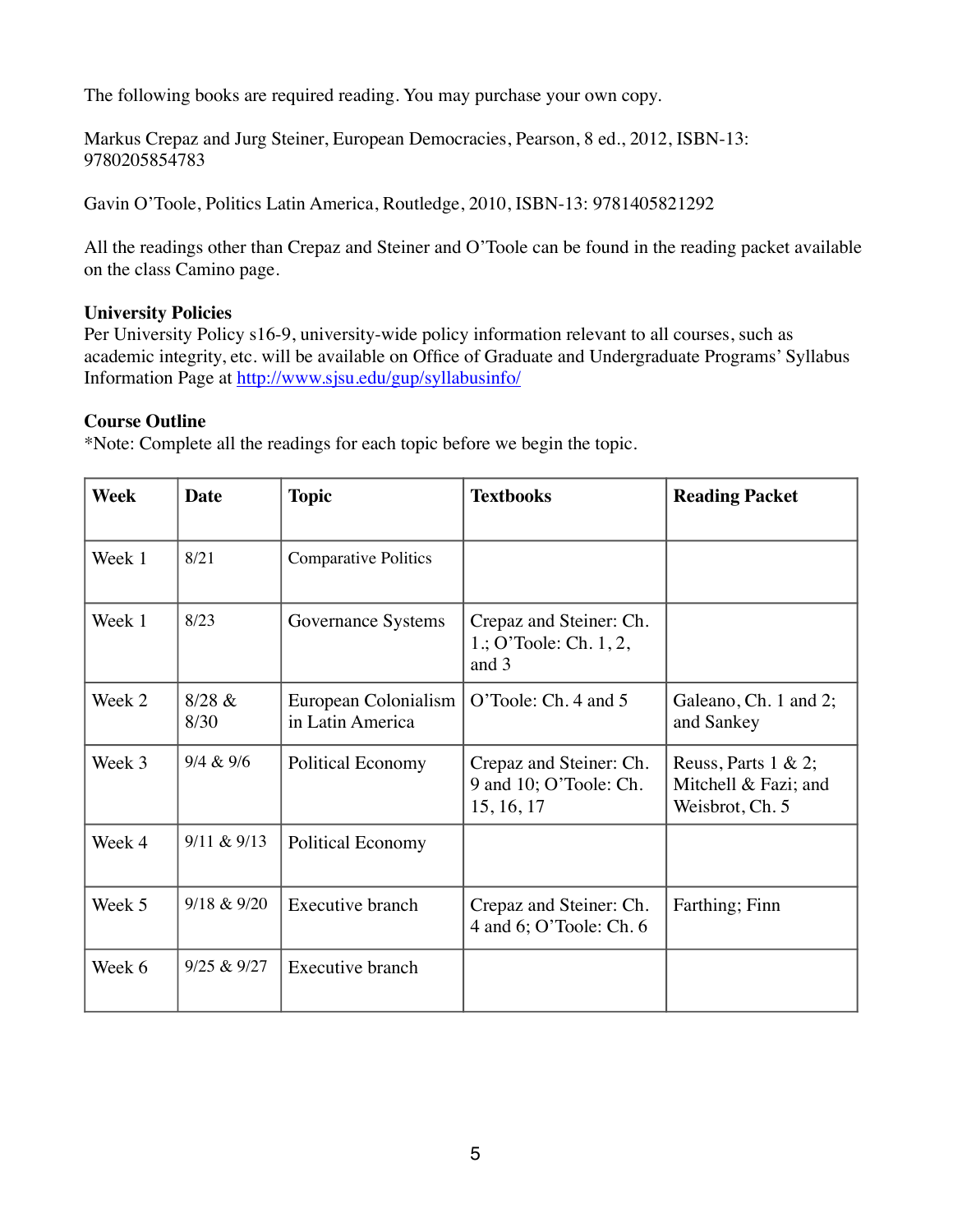| Week 6  | Thursday,<br>9/27 (take<br>on-line<br>between 12<br>am -11:59<br>pm) | Midterm exam                   |                                                                     |                                                                                       |
|---------|----------------------------------------------------------------------|--------------------------------|---------------------------------------------------------------------|---------------------------------------------------------------------------------------|
| Week 7  | 10/2 & 10/4                                                          | Legislative Branch             | Crepaz and Steiner: Ch.<br>3; O'Toole: Ch. 7                        | <b>Beggs</b>                                                                          |
| Week 8  | 10/9 &<br>10/11                                                      | Legislative Branch             |                                                                     |                                                                                       |
| Week 9  | 10/16 &<br>10/18                                                     | Judicial branch                | Crepaz and Steiner: Ch.<br>5                                        |                                                                                       |
| Week 10 | 10/23 &<br>10/25                                                     | Judicial branch                |                                                                     |                                                                                       |
| Week 11 | 10/30 &<br>11/1                                                      | Parties & Elections            | Crepaz and Steiner: Ch.<br>$\overline{2}$                           | Fernandes; Comelli &<br>Horváth                                                       |
| Week 12 | 11/6 & 11/8                                                          | Parties & Elections            |                                                                     |                                                                                       |
| Week 13 | 11/13 &<br>11/15                                                     | Multi-lateral<br>Organizations | Crepaz and Steiner: Ch.<br>7, 14, and 15; O'Toole:<br>Ch. 10 and 12 | Ackerman                                                                              |
| Week 14 | 11/20                                                                | Multi-lateral<br>Organizations |                                                                     |                                                                                       |
| Week 15 | 11/27 &<br>11/29                                                     | <b>Social Movements</b>        | Crepaz and Steiner: Ch.<br>8; O'Toole: Ch. 8, 9, 13<br>and 14       | <b>European Convention</b><br>on Human Rights;<br>Diem 25; Zibechi; and<br>Achtenberg |
| Week 16 | 12/4 & 12/6                                                          | <b>Social Movements</b>        |                                                                     |                                                                                       |
|         | Wednesday<br>12/12, take<br>on-line 12<br>am-11:59<br>pm             | Final exam                     |                                                                     |                                                                                       |

# **Course Requirements**

The required assignments will test your knowledge and ability to apply and assess principles and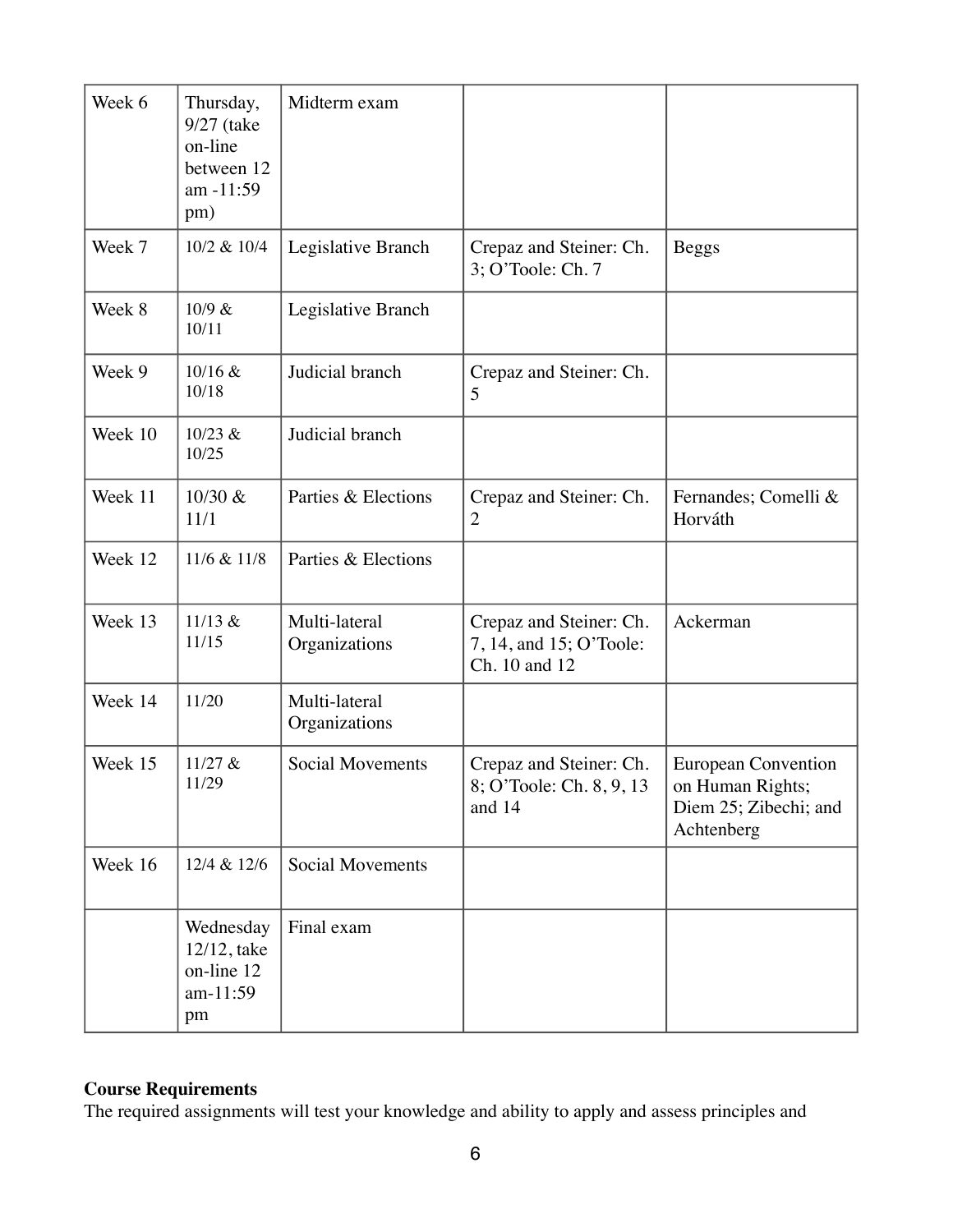concepts of representative democracy and compare and contrast how it functions in European and Latin American democracies.

The final exam and the Compare and Contrast Paper are the culminating activities for this course.

### **Semester Self-Evaluation**

On the last class day please turn in a typed and stapled statement describing your participation in the class. Include a small photo of yourself on the same page. There are several important ways to participate in this class. One page maximum.

Among the forms of participation acceptable for the class are:

- in-class questions and contributions to the class discussions (be sure to note which topics discussed and the days)
- contributions to small group discussions (be sure to note which topic your small group was asked to discuss and the days)
- efficiency meeting me at office hours with topical class questions (be sure to note the date and time)
- going to the tutoring or writing center for this class (include name of tutor, date, time, and topics discussed)
- study groups (name the other students and the date, time, and topics studied)
- civic and political involvement (for example: participating student government, attending  $\&$ participating in campus or community political groups, interning for local official, etc.)
- you **may not** count reading the textbook, studying on your own, and completing the paper assignment

#### Grading Criteria for Class Participation

Substantial contributions in the class during either lectures or presentations.

- $0\%$  no substantial contributions
- 0-60% 1 substantial contribution
- 60-70% 2 substantial contributions
- 70-80% 3 substantial contributions
- 80-100% 4 or more substantial contributions

#### **Exams**

There will be a mid-term and final exam. Both exams are taken on-line and are multiple choice are based on the assigned readings and class lecture and discussion. The questions will address concepts, terminology, and important events in political history covered in class and the readings. In order to prepare for the exams I strongly encourage you to form study groups, visit me during office hours, and use campus tutoring resources.

There shall be an appropriate final examination or evaluation at the scheduled time in every course, unless specifically exampted by the college dean who has curriculuar responsibility for the course.

Please note that I do not do in or out of class exam reviews. You should find fellow students or a tutor to do them with. I can help you find the answer to questions that you have tried to answer.

### **Compare and Contrast Paper & Presentation**

Students will write a maximum 2,000 word (not including bibliography and illustrations) research paper applying a concept from the readings to compare how a contemporary issue has played out in one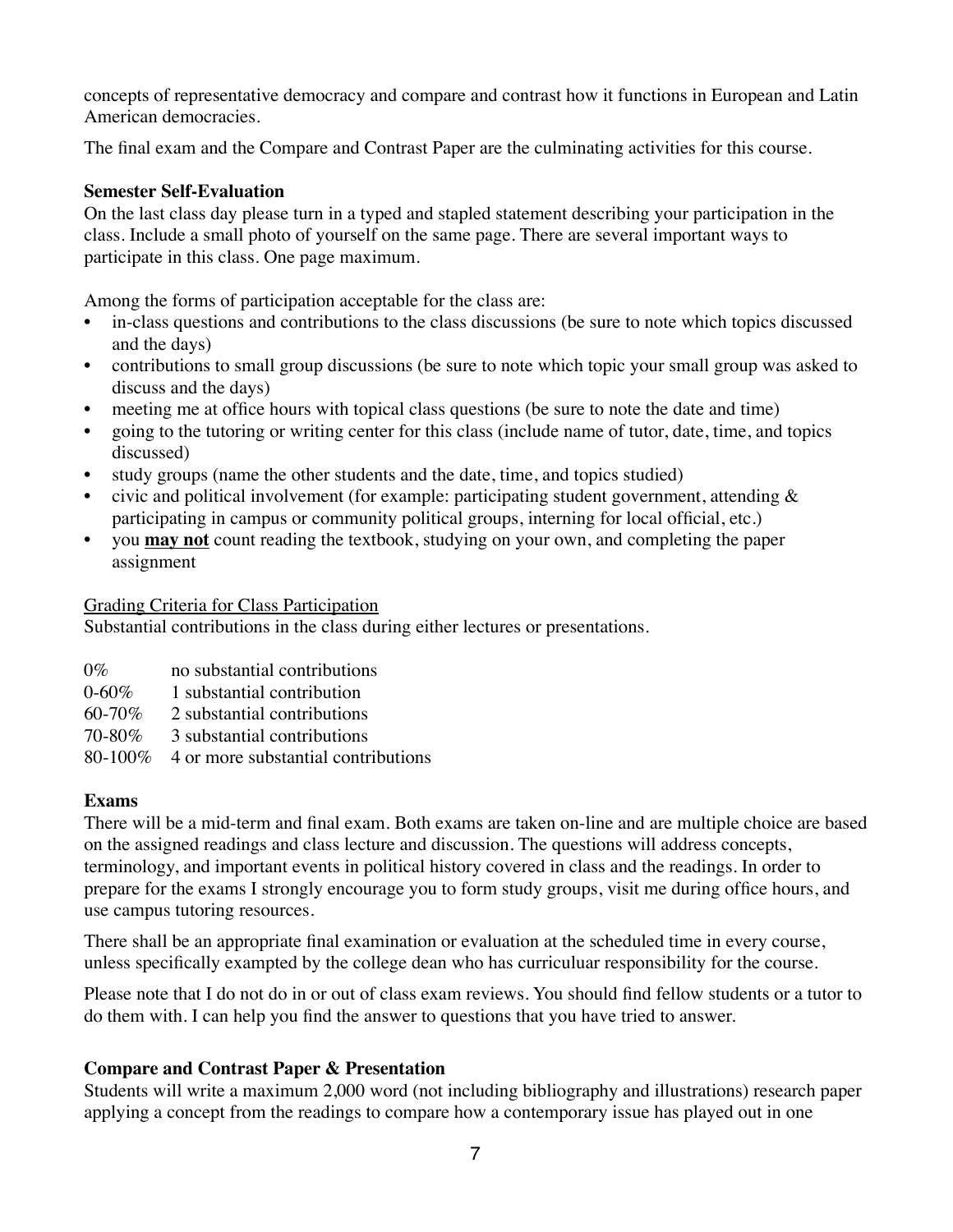European and one Latin American country or the European Union covered in the books. The draft paper will be presented to the class on the day chosen by the student. Each student will turn in a copy of the draft paper to me at the beginning of the presentation. After the graded draft is returned students have a choice of whether to keep the paper grade or to revise the paper and turn it in on the last class day.

Students will sign up to make an under 6 minute verbal presentation of their paper. Students will sign up for a presentation day and time. When signing up for two countries be sure not to select the same two countries as another student. No country should be selected more than twice. Then indicate your topic (be as specific as possible). **Topics should not be duplicated. Countries duplicated more than twice or repeated topics will receive a grade of 0 and have to be rewritten.** 

Among the recent topics you may choose (but are not limited to) are:

- a recent election within the past 12 months
- political crisis within the past year
- political party
- an ongoing environmental, civil rights, or human rights issue
- social movement
- constitutional issue
- neoliberalism
- social democracy
- far right
- refugee crisis
- national security crisis
- trade dispute
- neoliberal policy

Details about the **written** Compare and Contrast paper should include:

- briefly provide specific detailed background about the issue
- briefly explain how the issue was addressed differently or similarly in your European and Latin American countries. Be specific about which branch of government & agency made the policy and/ or law that addressed the issue, the policy or law making process, and details about the outcome.
- what did you learn about how the two countries system function
- provide an explanation for the different or similiar outcomes
- provide as many specific details as possible
- provide a minimum of five references in APA. You must have at least one of each of the 3 kinds of citations (popular, academic, and trade/government)
- provide at least one reference to each of the assigned books.
- in text cites in the body of the paper: (last name of author or name of publication, year published)
- type in 2 x space and 12 pt font with at least .5 page margins
- include your name, date, name of the assignment, and page numbers
- do not use a cover page
- proofread and spell check for syntax, grammar, run-on sentences & paragraphs, punctation, spaces, capitalization and spelling before turning in
- clear thesis, introductory paragraph, and well developed paragraphs. Follow the OWL guides on Canvas for writing a thesis. The thesis should be either the argumentative or analytical style. Do not use the descriptive (or expository) style.
- unstapled papers will not be accepted
- maximum 2,000 words not including the bibliography (do not put on separate page if there is space)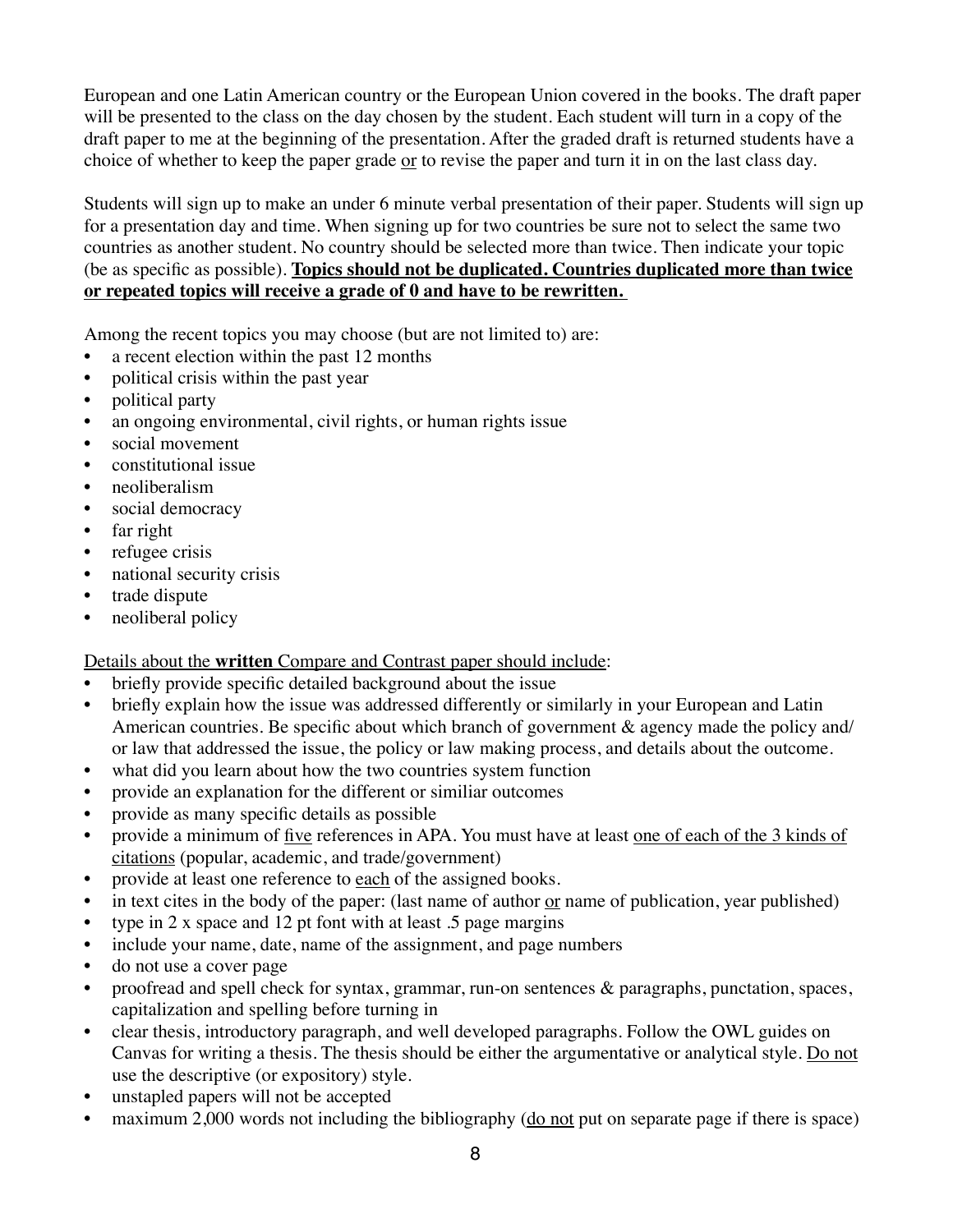- Stapled "Compare and Contrast Paper & Presentation Grade Sheet" to the end of the paper
- the typed compare and contrast is due when you begin your presentation. If you need a copy to do your presentation you'll need to bring two copies.
- if the typed compare and contrast is not ready to be turned in on the day of the presentation the student may make the verbal presentation and turn in the typed compare and contrast with a late penalty

Grading criteria for Compare and Contrast **paper** will be the following:

10% specific detailed background on the issue

30% explanation how the issue was addressed in both of your countries with specific details about which branch of government addressed the issue, the process, and the outcome

30% what you learned about how the two country's system functions differently or similiarly

10% appropriate use of in text citations

10% at least one APA reference for each book and at least five full APA citations, one each of the 3 kinds of citations (popular, academic, and trade/government)

10% proper formatting according to the details listed above under "Details about your compare and contrast papers"

Grading criteria for Compare and Contrast verbal **presentation** will be the following:

- 10% copy of paper handed in at the beginning of the presentation
- 10% presentation did not exceed six minutes
- 15% brief specific detailed background on the issue
- 20% brief explanation how the issue was addressed in both of your countries
- 20% brief details about which part of the governments addressed the issue, the process, and the outcome
- 25% what you learned about how the two country's system functions differently or similiarly

Reading verbatim from your paper, exceeding the time limit, and being unable to answer questions will result in a significant reduction in your grade.

A missed verbal presentation due to an unexcused absence cannot be made up or rescheduled and will result in a grade of 0.

# **About Sources and References**

Sources used for your papers should include credible and reliable academic, popular, trade, and government sources. Please use the free library databases that you will learn about in our visit to the library.

There are 3 types of acceptable sources that may be obtained through the library print and database sources. The 3 types of sources are:

- 1. academic: books, encyclopedias (do not use Britannica or Fund and Wagnals), journal articles
- 2. popular: newspapers, newsmagazines, documentary films, TV/radio news
- 3. trade: publications specific to an industry or non-profit sector, and governments reports

Do not cite commercial non-news sources, personal websites, blogs, editorials, unpublished college papers, commercial web sites, Youtube videos, or open source wikis.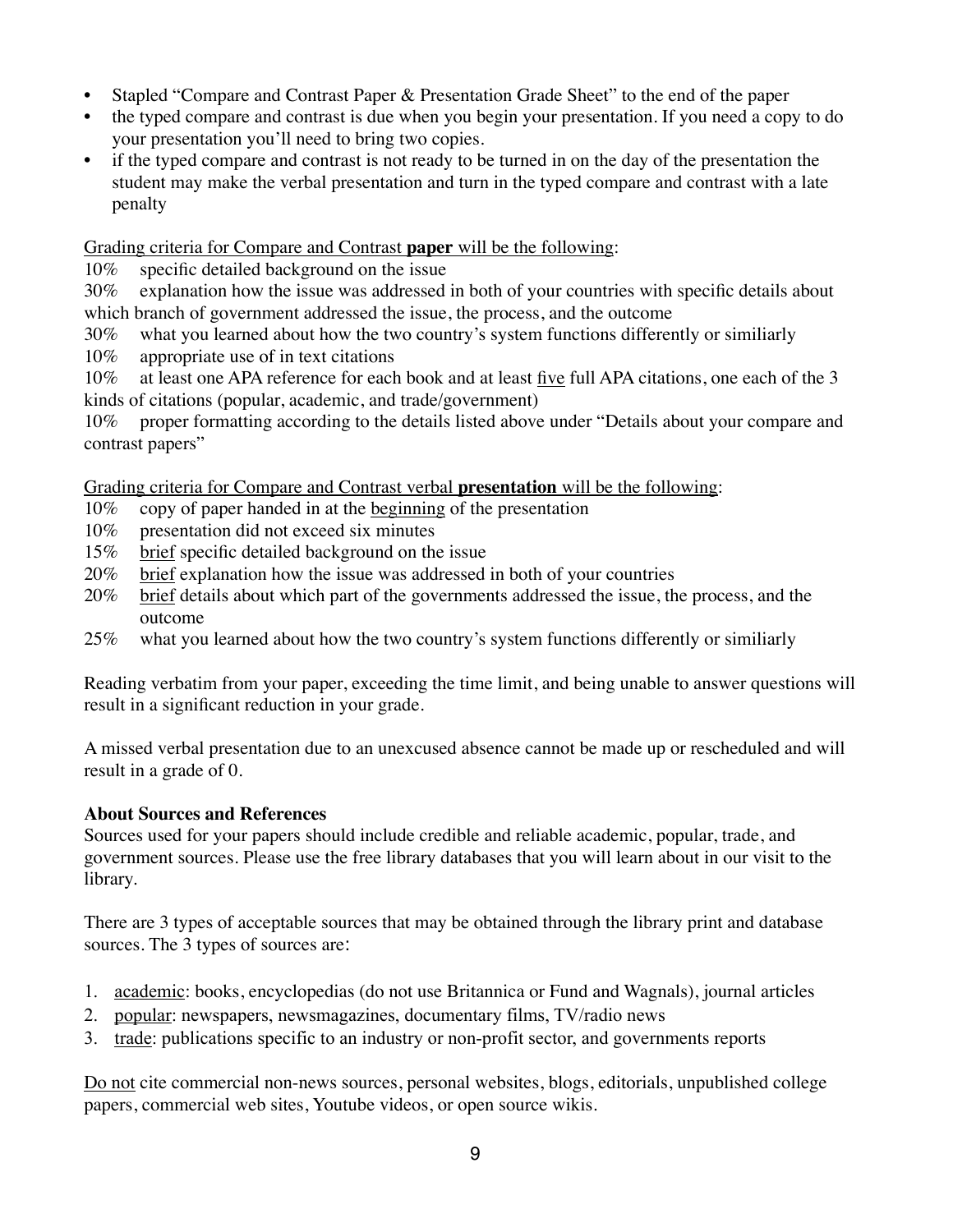Valuable reference sources for this assignment:

- World Bank databank<http://databank.worldbank.org/data/home.aspx>
- IDEA database<http://www.idea.int/resources/databases.cfm#gdb>
- E-International Relations, [www.e-ir.info](http://www.e-ir.info)
- Political Database of the Americas, <http://pdba.georgetown.edu/>
- International Foundation for Electoral Systems,<http://www.ifes.org/>

When citing sources in your paper and in the bibliography:

- 1. Obtain your outside sources only from the library databases
- 2. Use either in text citations **and** a list of references **or** include your full citation in the footnotes
- 3. When using in text citations the cite should appear as follows: TEXT (last name/name of publication, year).
- 4. If footnotes are used use the "insert footnote" function in your word processing program. Please do not insert them manually. Be sure to provide the complete reference the first time each reference appears in the footnotes.
- 5. If you use a list of references put your full citations in alphabetical order. Do not use bullets or numbers for your sources
- 6. Write complete citations according to the APA style guides on Canvas
- 7. Cite the URL only if you got the source from the publication's own database. If you obtained it from the library database do not cite the database URL
- 8. Write in 12 pt font and 2 line spacing and staple to the paper

For help writing your citations see the resources in the Writing Guides folder under the Files tab on the class Canvas page.

The staff librarian for political science is available for assistance with this paper and has additional research and writing guides resources on his webpage: <http://libguides.sjsu.edu/politicalscience>

[You may also go to SJSU library webpage and databases for political science, http://libguides.sjsu.edu/](http://libguides.sjsu.edu/az.php?s=47559) az.php?s=47559

# **Grammar and Proofreading**

You will be graded for grammar, punctuation and style to the extent that it reduces your ability to express your research and analysis clearly. While grammar, punctuation and style are not the most significant part of the grade you will receive, it does affect your ability to communicate your ideas and analysis clearly and effectively. If you have any issues concerning your language skills you wish to discuss with me please visit me during office hours.

The Writing Center offers many great workshops on different parts of the writing process. Sign up here: <http://www.sjsu.edu/writingcenter/workshops/>

I strongly encourage you to use the Lib Guide cited above and the short guides to writing research papers at <http://owl.english.purdue.edu/sitemap/>

I do not proofread student papers before they are turned in. I can help you with limited specific selections of text. For help I encourage you to go to the campus writing center for help with your writing and the campus reference librarians for help with research and citations.

### **Tutoring and Research Support**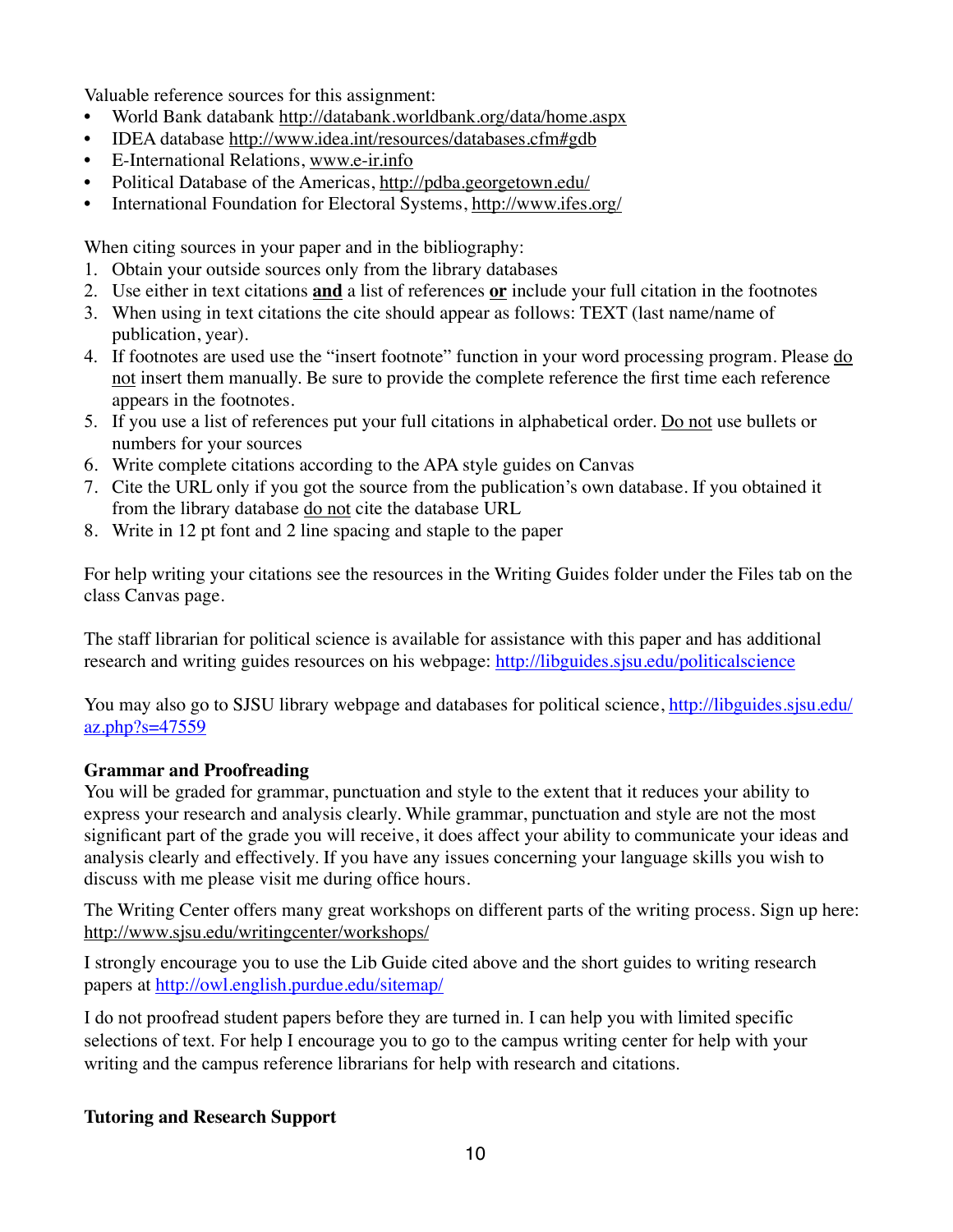I encourage you to take advantage of the on campus tutoring and the research librarians for assistance.

I do not proofread student papers before they are turned in. I can help you with limited specific selections of text. For help I encourage you to go to the campus writing center for help with your writing and the campus reference librarians for help with research and citations.